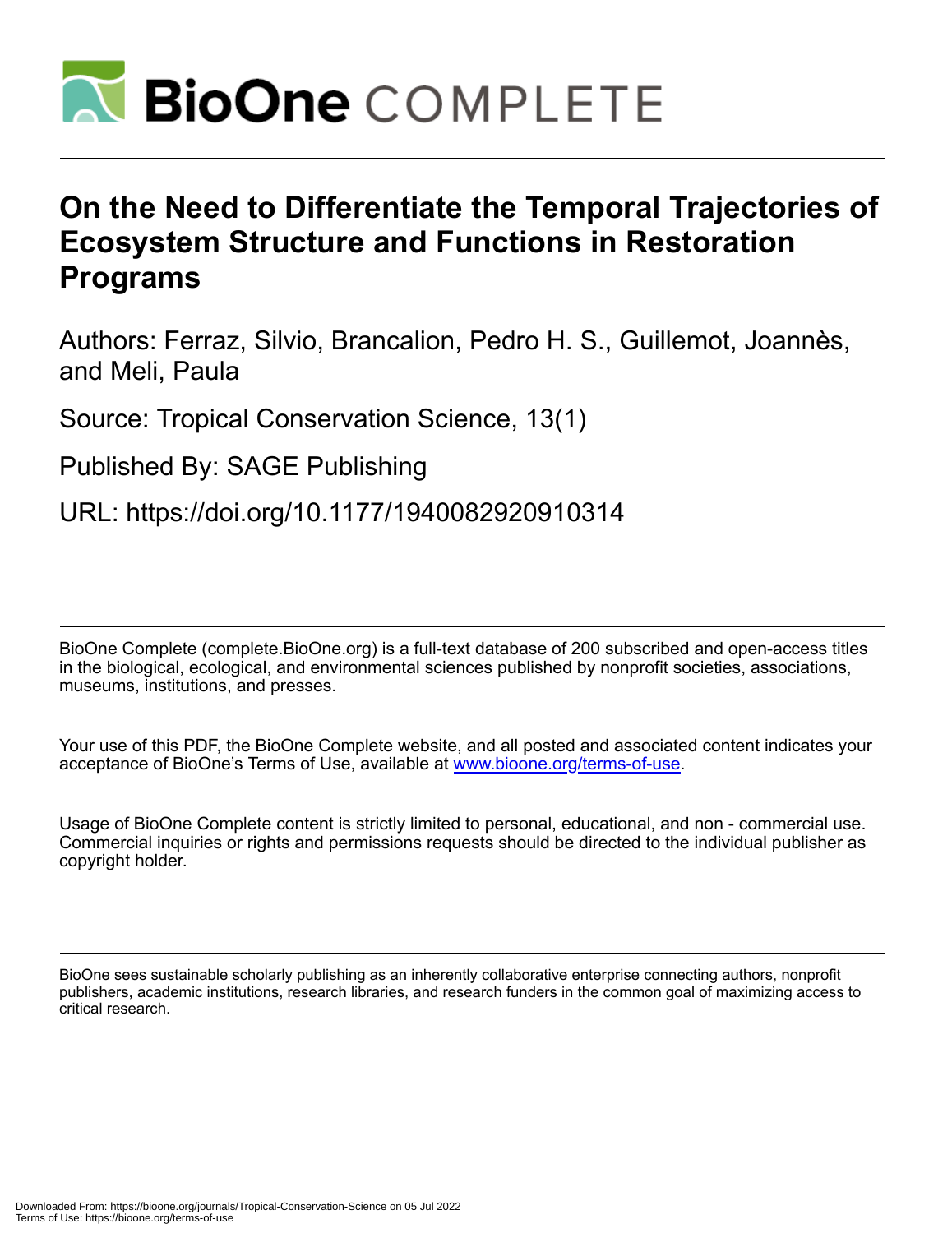## On the Need to Differentiate the Temporal Trajectories of Ecosystem Structure and Functions in Restoration Programs

Tropical Conservation Science Volume 13: 1–6 C The Author(s) 2020 Article reuse guidelines: [sagepub.com/journals-permissions](http://us.sagepub.com/en-us/journals-permissions) [DOI: 10.1177/1940082920910314](http://dx.doi.org/10.1177/1940082920910314) <journals.sagepub.com/home/trc>



Silvio Ferraz<sup>I</sup>, Pedro H. S. Brancalion<sup>I</sup>, Joannès Guillemot<sup>I,2,3</sup>, and Paula Meli<sup>1,4</sup> $\bullet$ 

## **Abstract**

Potential time lags between human-mediated disturbances and the subsequent responses of ecosystems are critical for planning and implementing conservation and restoration actions. In this context, decoupling between the temporal trajectories of ecosystems structure and functions is particularly critical. Here, we stand out the need to differentiate the temporal trajectories of ecosystem structure and functions to be considered in ecological restoration programs. In cases when ecosystem functions persist after the degradation of the ecosystem structure, and when functions do not recover at the same rate as structure, some kind of ecosystem functioning credits or debts can occur. In other situations, an ongoing loss of the ecosystem function can occur even in the absence of further disturbance. Ecosystem restoration outcomes could be optimized in regions with ecosystem functioning credit, since mitigating the decline in functioning will be more efficient than recovering functions in highly degraded conditions. Ecological restoration programs should not only focus on structurederived indicators but they should also consider the dynamics of ecosystem functions to guide land-planning decisionmaking.

### Keywords

degradation, disturbances, ecological restoration, ecosystem resilience, recovery debt

Structural diversity has been widely used in ecological restoration as a proxy to monitor the recovery disturbances in terrestrial ecosystems (Brancalion & Chazdon, 2017) and some crucial marine ecosystems such as coral reefs (Mumby et al., 2004). The rapid expanse of remotesensing techniques now opens the perspective to use ecosystem structure measurements to monitor restoration success at large scales (Almeida et al., 2019; Mumby et al., 2004) such as when canopy cover—one of the metrics of forest structure—is associated with critical ecosystem services such as temperature regulation and water quality (De Frenne et al., 2019; de Sosa et al., 2018). However, ecosystem structure alone may not be a reliable proxy for biodiversity and ecosystem services. For instance, management can largely decouple structural diversity from species diversity in forest ecosystems (Brancalion & Chazdon, 2017).

Another major limitation of ecosystem structure for the monitoring of restoration projects is that habitat degradation can have temporally delayed adverse effects on biodiversity and ecosystem functions (Dullinger et al., 2013; Tilman et al., 1994). Following the disturbance, local extinctions of species may take years or decades, depending on their sensitivity to habitat modification (Brejão et al., 2018). This time lag between

<sup>1</sup>Department of Forest Sciences, "Luiz de Queiroz" College of Agriculture, University of São Paulo

<sup>2</sup>CIRAD, UMR Eco & Sols, Montpellier, France

<sup>3</sup>INRA, IRD, SupAgro, University of Montpellier

<sup>4</sup>Departamento de Ciencias Forestales, Universidad de La Frontera, Temuco, Chile

Received 9 December 2019; Accepted 8 February 2020

#### Corresponding Author:

Creative Commons Non Commercial CC BY-NC: This article is distributed under the terms of the Creative Commons Attribution- $\circ$   $\circ$ NonCommercial 4.0 License (https://creativecommons.org/licenses/by-nc/4.0/) which permits non-commercial use, reproduction and distribution of the work without further permission provided the original work is attributed as specified on the SAGE and Open Access pages (https://us.sagepub.com/en-

Paula Meli, Escola Superior de Agricultura Luiz de Queiroz, Universidade de Sao Paulo, Av. Pádua Dias, 11, Piracicaba, São Paulo 13418900, Brazil. Email: [pmeli@usp.br](mailto:pmeli@usp.br)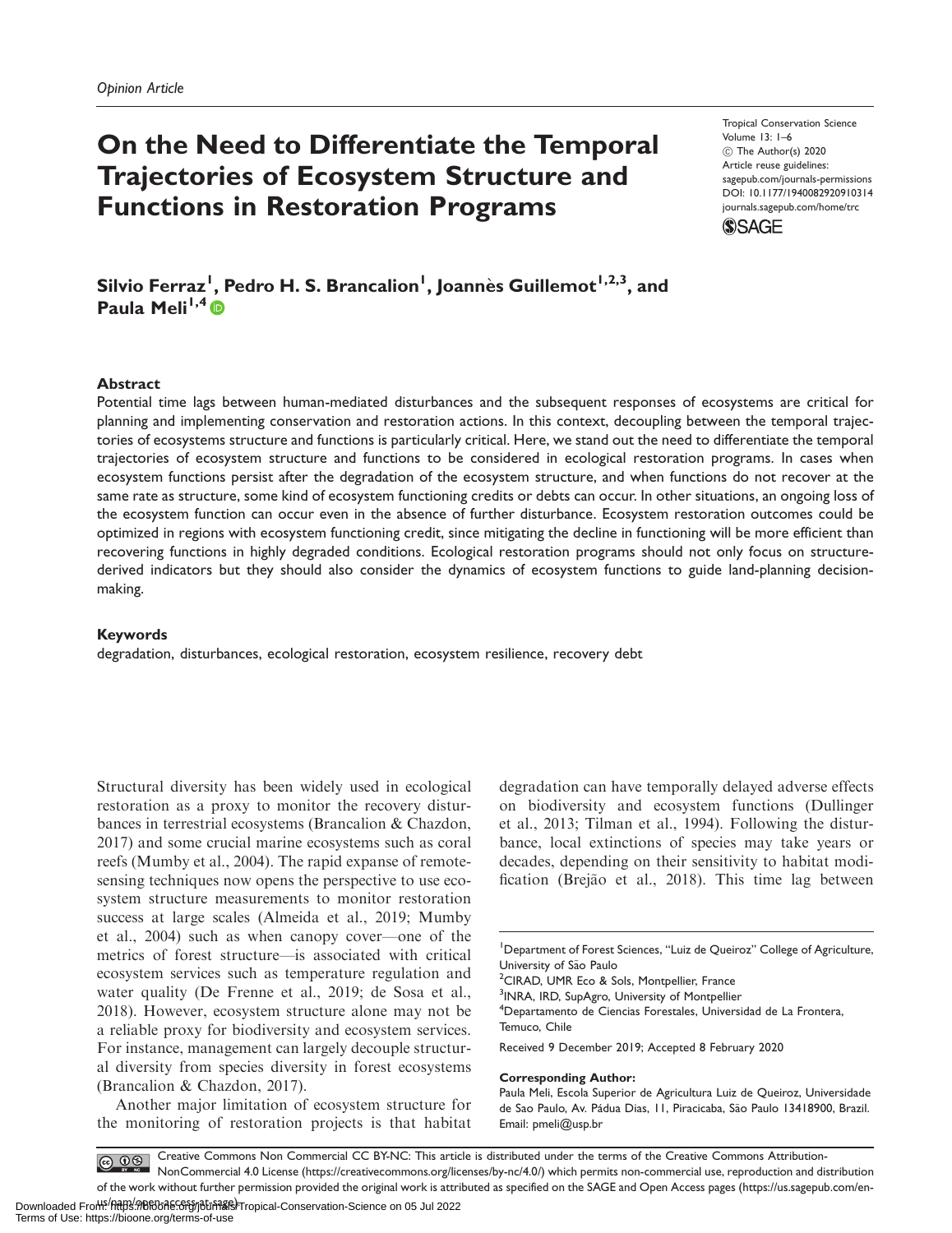human-mediated disturbances and species extinctions is known as species extinction debt and has been a critical issue for conservation planning (Hanski, 2013; Tilman et al., 1994). Time lag responses to human-mediated disturbances have been explored under different ecological contexts but mainly focused on biodiversity conservation (Kuussaari et al., 2009; Rybicki & Hanski, 2013). This delayed species loss results in a decline of the ecosystem functions that these species support (Isbell et al., 2015). The "recovery debt" continues to affect ecosystems after the disturbance ceased, which not only impacts the biodiversity of restored areas but also functions such as carbon and nitrogen cycling (Moreno-Mateos et al., 2017).

The temporal trajectories of ecosystem functions are of crucial importance for conservation and ecological restoration planning (Ruiz-Jaen & Aide, 2005). Our current understanding of ecosystems indeed states that beyond a disturbance intensity threshold, the resilience of ecosystems decreases, and the resulting state of degradation may not be possible to revert, unless intense restoration efforts are applied (Melo et al., 2013; Suding & Hobbs, 2009). Conservation and restoration interventions should then be a prime concern in ecosystems that still are in a resilient state (Barlow et al., 2018; Hobbs et al., 2009). However, in degraded ecosystems, ecosystem functions may continue to decline as a delayed consequence of past disturbances, even if these disturbances ceased.

Additional to species loss, disturbances also affect ecosystem structure, which is an essential driver of ecosystem functioning and related service provisioning (Dubois et al., 2019; Gamfeldt et al., 2013; Gough et al., 2019). Similar to species persistence, ecosystem functions may not necessarily respond immediately to structural ecosystem degradation but might do so with a delay (Hamilton, 2011; Moreno-Mateos et al., 2012). In such a case, since a recovery debt is accumulating across time, urgent interventions are required to prevent further impacts on ecosystem services and human wellbeing. By contrast, the rapid recovery of ecosystem structure following a disturbance may not necessarily indicate a comparable recovery of ecosystem functions. It is likely that the influence of changes in structure which include delayed effects—varies among ecosystem functions. Moreno-Mateos et al. (2017) reported that compared with reference levels, recovering ecosystems run annual deficits that are different for organism abundance  $(49\%)$ , for species diversity  $(31\%)$ , carbon cycling  $(38\%)$ , and nitrogen cycling  $(39\%)$ .

Here, we propose the need for a better embracement of the decoupling between the temporal trajectories of ecosystems structure and functions into ecological restoration programs. We describe a conceptual model of the links between ecosystem structure and functions across

degradation and recovery processes and illustrate this model using examples drawn from the tropical forest and coral reef restoration.

## Temporal Trajectories of Forest Structure and Functions

When ecosystem functions persist at higher provisioning levels than those expected by previous changes in the ecosystem structure, we consider that an ecosystem functioning credit is building. On the contrary, an ecosystem functioning debt would occur when ecosystem functions not recover at the same temporal rate as structure.

Different functions may follow particular response patterns to degradation and restoration, which have implications for restoration planning and payments for ecosystem service schemes (Figure 1). We assume that structure will never reach levels found in conserved, reference ecosystems, at least at a time scale relevant to present generations, and thus ecosystem functioning will not be fully recovered (Barlow et al., 2007; Gibson et al., 2011; Watson et al., 2018). More dramatic impacts are expected for functions performed by specific biological organisms, which may never be recovered if one or few species go extinct (Ellison et al., 2005).

In this model, a decrease in the ecosystem functioning following disturbance depends on structure loss and is specific to the resilience of each ecological function



Figure 1. The Link Between Ecosystem Structure and Functions Across Degradation and Recovery Processes. During degradation, the ecosystem structure (green line) decreases until a level  $S_1$  in  $t_1$ years, with an  $\alpha_1$  angle of declination. The ecosystem function (blue line) may decrease by different dynamics, reaching level  $f_1$  in  $(t_1 + t_2)$  years, with a  $\beta_1$  angle of declination. Structure declined faster than function, resulting in a credit of function (green polygon) by  $t_2$  years time lag period. During recovery, the structure takes  $t_4$  years to reach the maximum level  $(S_2)$  by a rate of increase represented by angle  $\beta_2$ . Following the declination curve, ecosystem function takes more time  $(t_5)$  to reach the maximum level  $(f_2)$ , resulting in a debt of functioning. The difference between maximum levels of structure (S<sub>2</sub>) and function (f<sub>2</sub>) is represented by  $\Delta_{\text{sf}}$ , while  $t_4$  represents the resilience time between the starting points of the structure and functions recovery.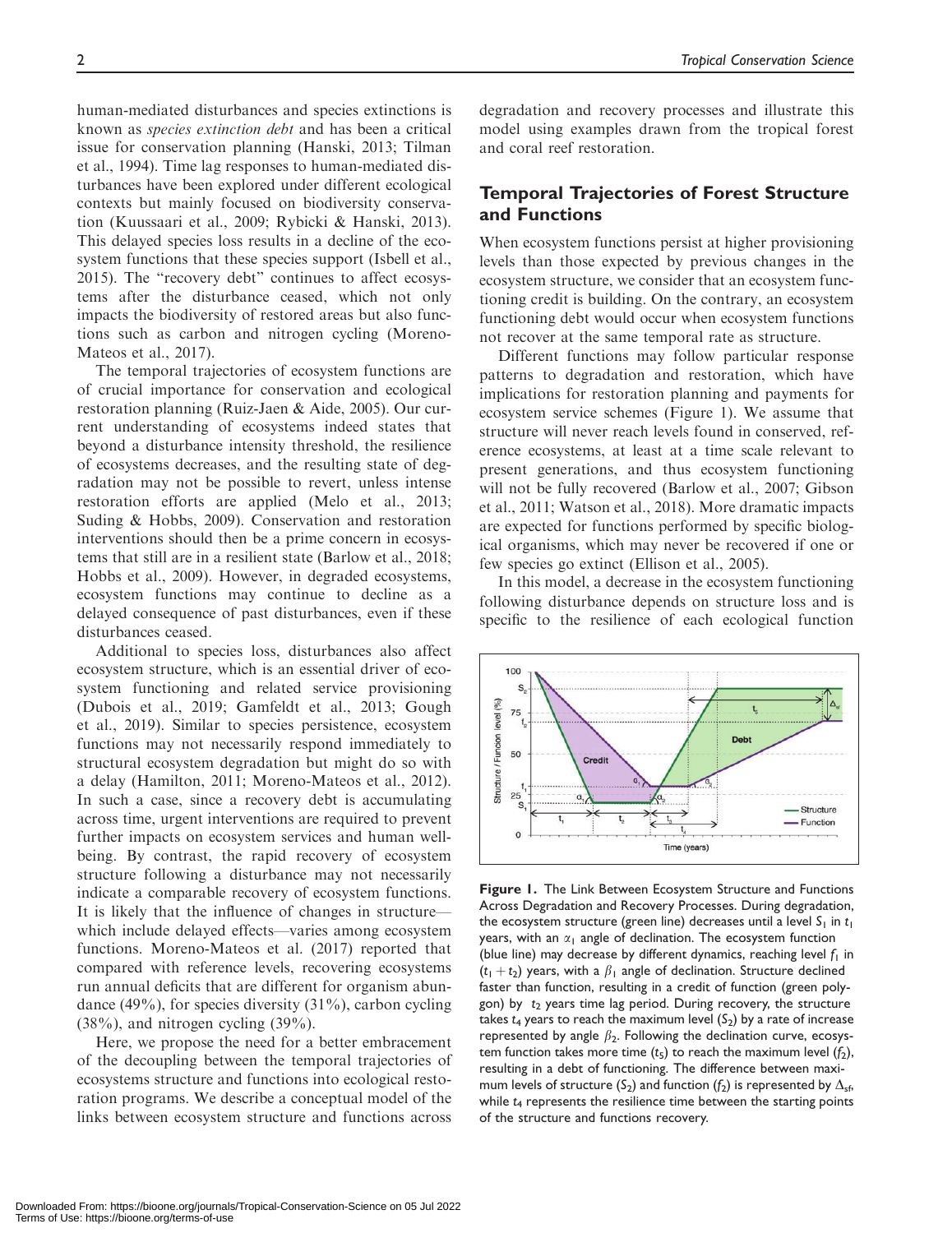(Figure 1). This decrease may be a decaying curve rate  $(\beta_1)$ , time lag  $(t_3)$ , and minimum level  $(f_1)$ . Function improvement following structure recovery (parameters  $\beta_2$ ,  $t_5$  and  $f_2$ ) is dependent not only on the same decaying curve but also on time lag  $(t_2)$  and ecosystem structure increment curve (parameters  $\alpha_2$ ,  $t_4$ ). The area between structure and function curves along the degradation period quantifies the ecosystem function credit, while the area between these curves during the recovery period quantifies the ecosystem function debit. Considering the same period for ecosystem structure loss, stabilization and recovery (e.g., 30 years of forest degradation, followed by 30 years of agriculture), the ecosystem function credit derived from ecosystem degradation process may not be proportional to ecosystem function debit due to ecosystem recovery. The angles  $(\alpha, \beta)$  $\beta$ ) between structure and function curves represent how directly linked are both and determine time lags that would affect credit and debit functions overtime. For example, wider angles mean higher time lags between changes in structure and functions and, on the other hand, tighter angles mean that both structure and function are intrinsically linked.

In the case of tropical forests, the dynamics related to changes in ecosystem structure and functions are substantial for several ecosystem services such as climate mitigation through carbon stocking and regulation of water supply. We exemplified our conceptual model by considering the case of a rapid and full deforestation of tropical forest, and its recovery after 30 years of agriculture. In this example, there may be a considerable time lag between forest structure loss and decay of functions as well as between structure and function recovery

(Figure 2A). Changes in structure indeed happen within a few days and have delayed consequences on soil water permeability. Following the disturbance, the recovery of tropical forest biomass and structure is usually fast (Chazdon et al., 2016; Poorter et al., 2016), whereas the recovery of soil permeability lags behind forest structure (Zimmermann et al., 2010). A lesser intense forest structure disturbance such as selective logging also decreases the forest functions, but the recovery could be faster that after other stronger disturbances (Barlow et al., 2018). In this context, the same forest ecosystem undergoing various magnitudes of disturbance may exhibit varied resilience in functions (Johnstone et al., 2016), resulting in different credit and debit balances.

In the case of coral reefs, repeated disturbances, including cyclones, bleaching events, and crown-ofthorns sea star outbreaks, produce a drastic decline of living coral cover as well as a turnover in fish communities (Figure 2B). In addition, 10 years after disturbance, mobile herbivorous species increased in response to food availability, resulting in more biomass productions and more organized flow pathways, a decrease in flow diversity, loss of coral-dependent species, leading to evident changes at the structural and functioning levels (Pratchett et al., 2011). Even though species abundance and biomass recovered, the ecosystem structure lost complexity and lost 29% of its overall cycling efficiency through the food chain (Dubois et al., 2019). With a reduction in detritivorous species, the ecosystem is, therefore, switching from a productive state, mainly based on detrital pathways to a less productive state with slower nutrient cycling.



Figure 2. Panel A: Deforestation abruptly destroys forest structure but water infiltration in the soil maintains due to the high levels of organic matter that prevents an equally fast decline. After some years of intensive agriculture, however, infiltration continues to decline and stabilize at a suboptimal level. Aboveground biomass recovers fast through natural regeneration and reaches the predisturbance levels after a few decades (Poorter et al., 2016) but infiltration takes more time to reach desired levels. Panel B: Living coral cover declines by impacts of cyclones or sea star outbreak, resulting in less biomass and loss of ecosystem complexity and cycling efficiency. Species abundance and biomass recover after 10 years but cycling efficiency through the food chain does not (Dubois et al., 2019).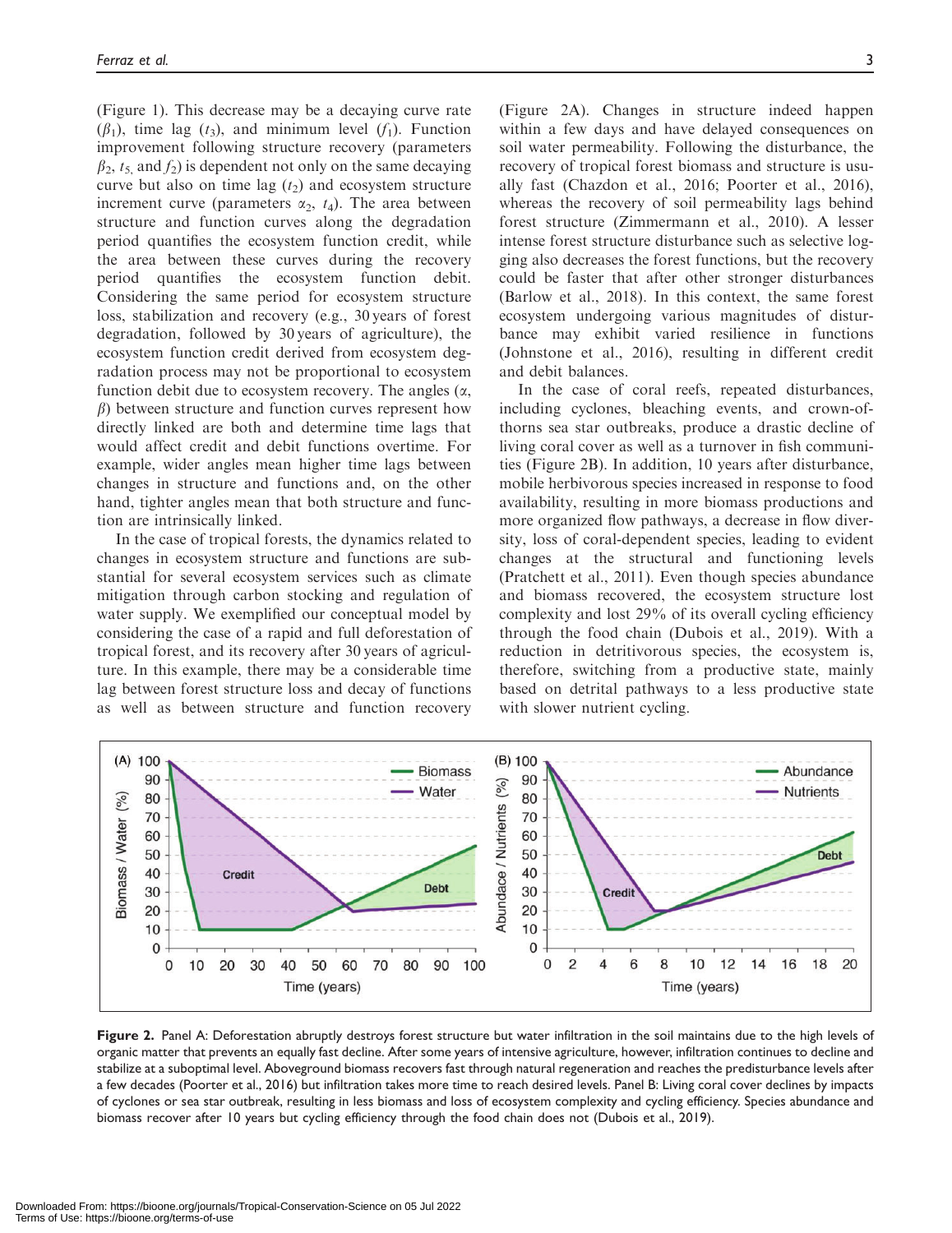## Conservation and Management Implications

Considering the immediate and delayed responses of ecosystem functions to changes in ecosystem structures is critical for supporting decision-making programs focused on safeguarding or recovering ecosystem services at multiple spatial and temporal scales. This is particularly important considering individual disturbances, but specially interactions among disturbances and with climate change may combine to affect ecosystem resilience (Johnstone et al., 2016).

Our conceptual model can be applied beyond the two examples used in the previous section and described in a wide range of ecological contexts. For instance, in dry forests, hurricane disturbances appear to affect the forest structure on a long time scale rather than the functions, even though this effect is hardly distinguishable from the superimposed effects of other disturbances (Imbert & Portecop, 2008). In other cases, the recovery of total ecosystem carbon stocks after disturbance may produce an increase in the structural complexity of the forest canopy, which ultimately facilitates late-successional species recolonization, and thus effects may be most persistent for species composition (i.e., still significant 500 years after disturbance), while total carbon (i.e., a measure of ecosystem functioning) be less affected (effects scenarios until 236 years; Seidl et al., 2014).

Further studies are needed to understand the specific association patterns between ecosystem structure and functions, their time lags, and consequences for ecosystem services. Our proposed conceptual model should be adjusted to specific ecosystem structure and function based on field data to be applied: (a) in prioritization schemes such as payment for ecosystem services and restoration to optimize ecological return on investment (Hua et al., 2016; Rappaport et al., 2015) and ecosystem services (Ferraz et al., 2014); (b) to better inform policymakers and practitioners on the pros and cons of different strategies adopted in the emerging land degradation neutrality programs; (c) in the selection of management and restoration strategies that better match expected outcomes for ecosystem services provisioning; and (d) for improving existing ecosystem services monitoring and accountability guidelines, validating indicators of ecosystem structure that reflect changes in functions.

Hopefully, our proposal will foster a more pragmatic consideration of temporal dynamics of losses and gains in ecosystem functions in the context of ecosystem services programs, going beyond traditional targets that focus solely on the structure indicators and consider the link between structure and function as static. Ecosystems that appear resilient to disturbances can hide recovery debts, and the disturbance impact may propagate into other components or functions not directly exposed to the disturbance (Dubois et al., 2019). The use of tree or forest cover as a surrogate for estimating changes in biodiversity and ecosystem services has demonstrated being fallacious (Brancalion & Chazdon, 2017; Ferraz et al., 2014; Puyravaud et al., 2010), and new approaches are now needed to guide planning, implementation, and monitoring of environmental programs. Functionally based indicators, such as soil quality indices (Munoz-Rojas,  $2018$ ), need to be tested and integrated into ecological restoration programs. Remote sensing has considerable potential for the large-scale monitoring of biodiversity and ecosystem functions that will benefit future restoration monitoring efforts (Asner et al., 2017; Schweiger et al., 2018). As humans rely on fully functioning ecosystems, recovery debt would expect to affect ecosystem services supply (Isbell et al., 2015) and be of pivotal importance for the sustainability of social–ecological systems (Lafuite et al., 2017).

## Declaration of Conflicting Interests

The author(s) declared no potential conflicts of interest with respect to the research, authorship, and/or publication of this article.

## Funding

The author(s) disclosed receipt of the following financial support for the research, authorship, and/or publication of this article: This work was supported by a São Paulo Research Foundation (FAPESP) postdoctoral grant to P. M. (2016/ 00052–9) and a productivity grant from the National Council for Scientific and Technological Development of Brazil (CNPq) to P. H. B. S. (304817/2015–5).

## ORCID iD

Paula Meli D <https://orcid.org/0000-0001-5390-7552>

#### References

- Almeida, D. R. A., Stark, S. C., Chazdon, R., Nelson, B. W., Cesar, R. G., Meli, P., Gorgens, E. B., Duarte, M. M., Valbuena, R., Moreno, V. S., Mendes, A. F., Amazonas, N., Gonçalves, N. B., Silva, C. A., & Brancalion, P. H. S. (2019). The effectiveness of lidar remote sensing for monitoring forest cover attributes and landscape restoration. Forest Ecology and Management, 438, 34–43.
- Asner, G. P., Martin, R. E., Knapp, D. E., Tupayachi, R., Anderson, C. B., Sinca, F., Vaughn, N. R., & Llactayo, W. (2017). Airborne laser-guided imaging spectroscopy to map forest trait diversity and guide conservation. Science, 355, 385–389.
- Barlow, J., Gardner, T. A., Araujo, I. S., Avila-Pires, T. C., Bonaldo, A. B., Costa, J. E., Esposito, M. C., Ferreira, L. V., Hawes, J., Hernandez, M. I. M., Hoogmoed, M. S., Leite, R. N., Lo-Man-Hung, N. F., Malcom, J. R., Martins,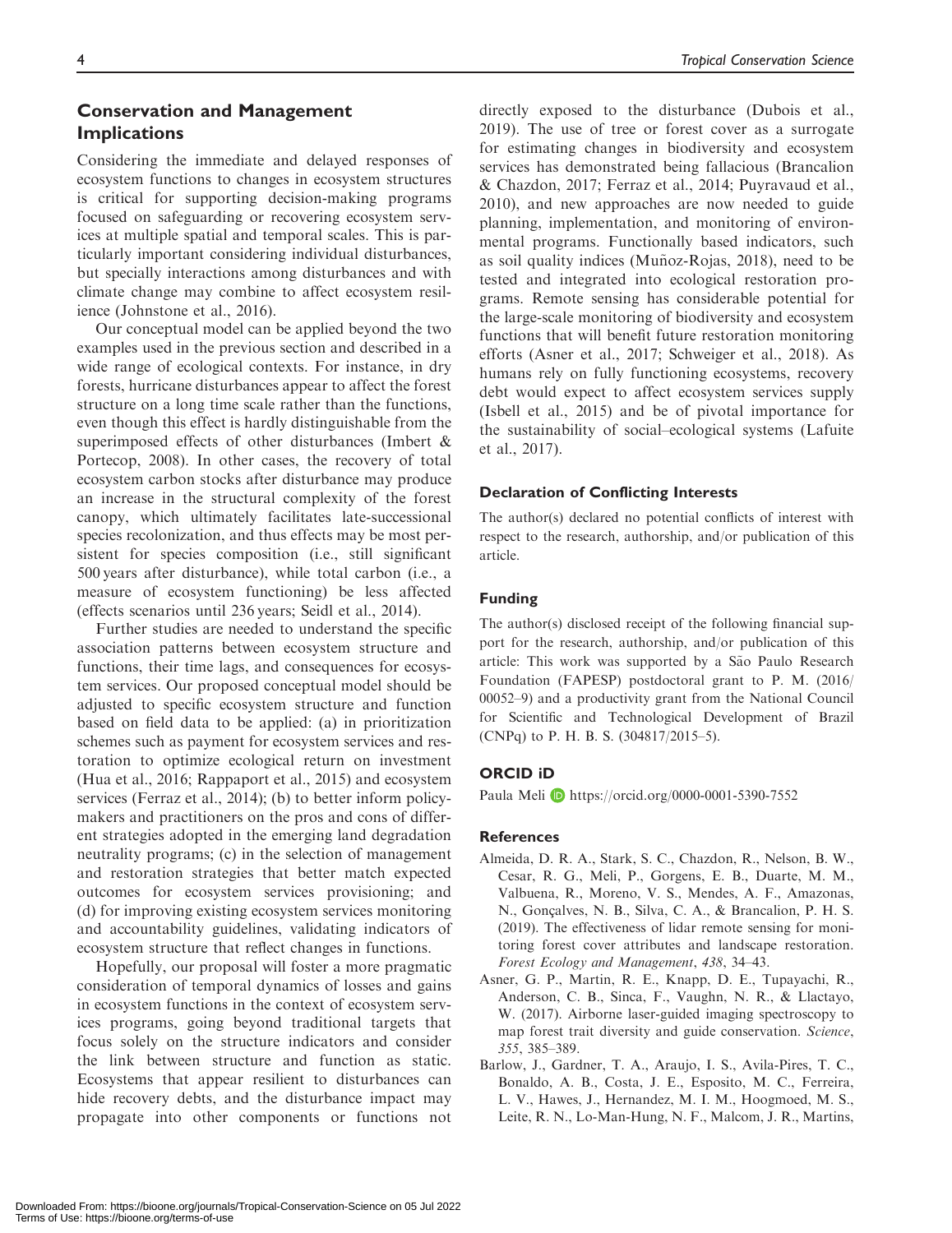M. B., Mestre, L. A. M., Miranda-Santos, R., Nunes-Gutjahr, A. L., Overal, W. L., ... Peres, C. A. (2007). Quantifying the biodiversity value of tropical primary, secondary, and plantation forests. Proceedings of the National Academy of Sciences of the United States of America, 104, 18555–18560.

- Barlow, J., França, F., Gardner, T. A., Hicks, C. C., Lennox, G. D., Berenguer, E., Castello, L., Economo, E. P., Ferreira, J., Guénard, B., Leal, C. G., Isaac, V., Lees, A. C., Parr, C. L., Wilson, S. K., Young, P. J., & Graham, N. A. J. (2018). The future of hyperdiverse tropical ecosystems. Nature, 559, 517–526.
- Brancalion, P. H. S., & Chazdon, R. L. (2017). Beyond hectares: Four principles to guide reforestation in the context of tropical forest and landscape restoration. Restoration Ecology, 25, 491–496.
- Brejão, G. L., Hoeinghaus, D. J., Pérez-Mayorga, M. A., Ferraz, S. F. B., & Casatti, L. (2018). Threshold responses of Amazonian stream fishes to timing and extent of deforestation. Conservation Biology, 32, 860–871.
- Chazdon, R. L., Broadbent, E. N., Rozendaal, D. M., Bongers, F., Zambrano, A. M., Aide, T. M., Balvanera, P., Becknell, J. M., Boukili, V., Brancalion, P. H., Craven, D., Almedia-Cortez, J. S., Cabral, G. A., de Jong, B., Denslow, J. S., Dent, D. H., DeWalt, S. J., Dupuy, J. M., Durán, S. M., ... Poorter, L. (2016). Carbon sequestration potential of second-growth forest regeneration in the Latin American tropics. Science Advances, 2(5), e1501639.
- De Frenne, P., Zellweger, F., Rodríguez-Sánchez, F., Scheffers, B. R., Hylander, K., Luoto, M., Vellend, M., Verheyen, K., & Lenoir, J. (2019). Global buffering of temperatures under forest canopies. Nature Ecology & Evolution, 3, 744–749.
- de Sosa, L. L., Glanville, H. C., Marshall, M. R., Williams, A. P., & Jones, D. L. (2018). Quantifying the contribution of riparian soils to the provision of ecosystem services. Science of the Total Environment, 624, 807–819.
- Dubois, M., Gascuel, D., Coll, M., & Claudet, J. (2019). Recovery debts can be revealed by ecosystem networkbased approaches. Ecosystems, 22, 658–676.
- Dullinger, S., Essl, F., Rabitsch, W., Erb, K. H., Gingrich, S., Haberl, H., Hülber, K., Jarosík, V., Krausmann, F., Kühn, I., Pergl, J., Pysek, P., & Hulme, P. E. (2013). Europe's other debt crisis caused by the long legacy of future extinctions. Proceedings of the National Academy of Sciences of the United States of America, 110, 7342–7347.
- Ellison, A. M., Bank, M. S., Clinton, B. D., Colburn, E. A., Elliott, K., Ford, C. R., Foster, D. R., Kloeppel, B. D., Knoepp, J. D., Lovett, G. M., Mohan, J., Orwig, D. A., Rodenhouse, N. L., Sobczak, W. V., Stinson, K. A., Stone, J. K., Swan, C. M., Thompson, J., Holle, B. V., & Webster, J. R. (2005). Loss of foundation species: Consequences for the structure and dynamics of forested ecosystems. Frontiers in Ecology and the Environment, 3, 479–486
- Ferraz, S. F. B., Ferraz, K. M. P. M. B., Cassiano, C. C., Brancalion, P. H. S., da Luz, D. T. A., Azevedo, T. N., Tambosi, L. R., & Metzger, J. P. (2014). How good are tropical forest patches for ecosystem services provisioning? Landscape Ecology, 29, 187–200.
- Gamfeldt, L., Snäll, T., Bagchi, R., Jonsson, M., Gustafsson, L., Kjellander, P., Ruiz-Jaen, M. C., Fröberg, M., Stendahl, J., Philipson, C. D., Mikusinski, G., Andersson, E., Westerlund, B., Andrén, H., Moberg, F., Moen, J., & Bengtsson, J. (2013). Higher levels of multiple ecosystem services are found in forests with more tree species. Nature Communications, 4, 1340.
- Gibson, L., Lee, T. M., Koh, L. P., Brook, B. W., Gardner, T. A., Barlow, J., Peres, C. A., Bradshaw, C. J. A., Laurance, W. F., Lovejoy, T. E., & Sodhi, N. S. (2011). Primary forests are irreplaceable for sustaining tropical biodiversity. Nature, 478, 378–381.
- Gough, C. M., Atkins, J. W., Fahey, R. T., & Hardiman, B. S. (2019). High rates of primary production in structurally complex forests.  $Ecology$ ,  $100(10)$ , e02864.
- Hamilton, S. K. (2011). Biogeochemical time lags may delay responses of streams to ecological restoration. Freshwater Biology, 57, 43–57.
- Hanski, I. (2013). Extinction debt at different spatial scales. Animal Conservation, 16, 12–13.
- Hobbs, R. J., Higgs, E., & Harris, J. A. (2009). Novel ecosystems: Implications for conservation and restoration. Trends in Ecology & Evolution, 24, 599–605.
- Hua, F., Wang, X., Zheng, X., Fisher, B., Wang, L., Zhu, J., Tang, Y., Yu, D. W., & Wilcove, D. S. (2016). Opportunities for biodiversity gains under the world's largest reforestation programme. Nature Communications, 7, 12717.
- Imbert, D., & Portecop, J. (2008). Hurricane disturbance and forest resilience: Assessing structural vs. functional changes in a Caribbean dry forest. Forest Ecology and Management, 255, 3494–3501.
- Isbell, F., Tilman, D., Polasky, S., & Loreau, M. (2015). The biodiversity-dependent ecosystem service debt. Ecology Letters, 18, 119–134.
- Johnstone, J. F., Allen, C. D., Franklin, J. F., Frelich, L. E., Harvey, B. J., Higuera, P. E., Mack, M. C., Meentemeyer, R. K., Metz, M. R., Perry, G. L. W., Schoennagel, T., & Turner, M. G. (2016). Changing disturbance regimes, ecological memory, and forest resilience. Frontiers in Ecology and the Environment, 14, 369–378.
- Kuussaari, M., Bommarco, R., Heikkinen, R., & Helm, A. (2009). Extinction debt: A challenge for biodiversity conservation. Trends in Ecology & Evolution, 24, 564–571.
- Lafuite, A.-S., de Mazancourt, C., & Loreau, M. (2017). Delayed behavioural shifts undermine the sustainability of social–ecological systems. Proceedings of the Royal Society B: Biological Sciences, 284, 20171192.
- Melo, F. P. L., Arroyo-Rodríguez, V., Fahrig, L., Martínez-Ramos, M., Tabrelli, M. (2013). On the hope for biodiversity-friendly tropical landscapes. Trends in Ecology & Evolution, 28, 462–468.
- Moreno-Mateos, D., Power, M. E., Comín, F. A., & Yockteng, R. (2012). Structural and functional loss in restored wetland ecosystems. PLoS Biology, 10, e1001247.
- Moreno-Mateos, D., Barbier, E. B., Jones, P. C., Jones, H. P., Aronson, J., López-López, J. A., McCrackin, M. L., Meli, P., Montoya, D., & ReyBenayas, J. M. (2017).